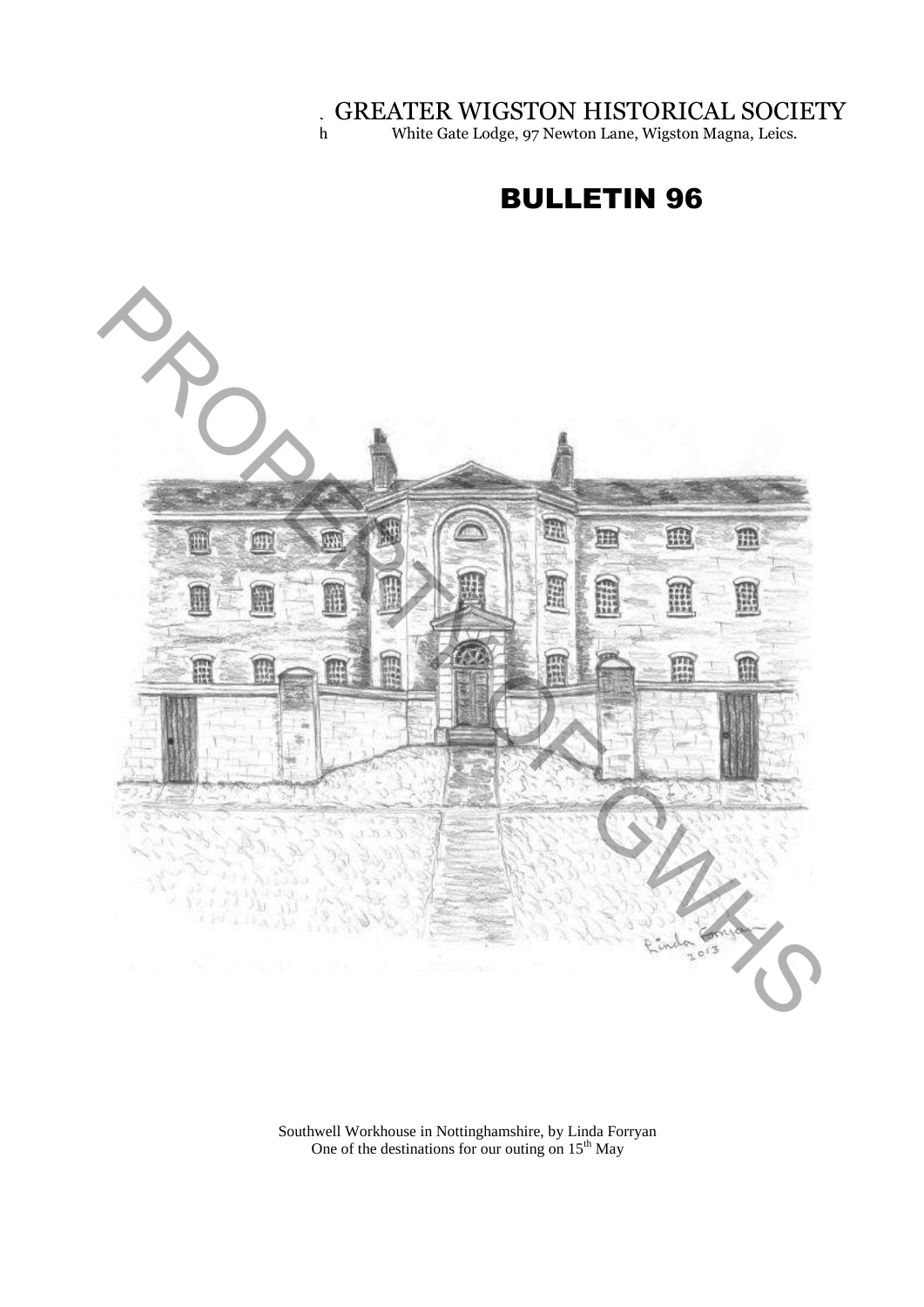#### **PROGRAMME OF MEETINGS – JULY 2013 TO APRIL 2014**

### **Wednesday 17th July 2013**

Mystery Coach Tour – Duncan Lucas Leaving Paddock Street 6.30p.m. (At the time of going to press there were 4 unsold tickets, please call Ann Cousins 0116 2884638 to check availability if you would like to go)

#### **Wednesday 21st August 2013**

History and Work of the Shuttleworth Clarke Foundation – Alan Norman 7.30p.m. The Dining Room, Age UK, Paddock Street, Wigston

#### **Wednesday 18th September 2013**

The Sinking of the Titanic with local connections – Derek Seaton 7.30p.m. The Dining Room, Age UK, Paddock Street, Wigston

**Wednesday 16th October 2013**  Who do you think lived in a house like that? – Brian Johnson

7.30p.m. The Dining Room, Age UK, Paddock Street, Wigston

### **Wednesday 20th November 2013**

Sex, Lies and Parchment – Jess Jenkins 7.30p.m. The Dining Room, Age UK, Paddock Street, Wigston

### **Wednesday 18th December 2013**

Christmas Social with picture quiz and street views – Mike Forryan (Light refreshments, please bring £2 on the night) 7.30p.m. The Dining Room, Age UK, Paddock Street, Wigston Wednesday 18<sup>th</sup> September 2013<br>
The Sinking of the Titlanic with local connections – Derek Seaton<br>
7.30p.m. The Diplinig Room, Age UK, Paddock Street, Wigston<br>
Wednesday 16<sup>th</sup> Ordober 2013<br>
Who do you think lived in a h

### **Wednesday 15th January 2014**

Wartime Farm – Dr. John Martin 7.30p.m. The Dining Room, Age UK, Paddock Street, Wigston

## **Wednesday 19th February 2014**

AGM followed by Newsreels from 1929 7.30p.m. The Dining Room, Age UK, Paddock Street, Wigston

### **Wednesday 19th March 2014**

Royal Lifeboat Institution – Derrick Young 7.30p.m. The Dining Room, Age UK, Paddock Street, Wigston

#### **Wednesday 16th April 2014**  My Life as a Tiller Girl – Margaret Hudson 7.30p.m. The Dining Room, Age UK, Paddock Street, Wigston

\* \* \* \* \* \* \* \* \* \* \* \* \* \* \* \* \* \* \* \* \* \* \* \* \* \* \* \* \* \* \* \* \* \* \* \* \* \* \* \* \* \* \* \* \* \* \* \* \* \* \* \* \*

The Bulletin is published three times a year on  $1<sup>st</sup>$  March, July and November. Articles etc., (which are always welcome) should be submitted to the Editor, Tricia Berry, three clear weeks before publication date please.

Society's website: **[www.wigstonhistoricalsociety.co.uk](http://www.wigstonhistoricalsociety.co.uk/)** Chairman, Mike Forryan's e-mail: **[chairman@wigstonhistoricalsociety.co.uk](mailto:chairman@wigstonhistoricalsociety.co.uk)**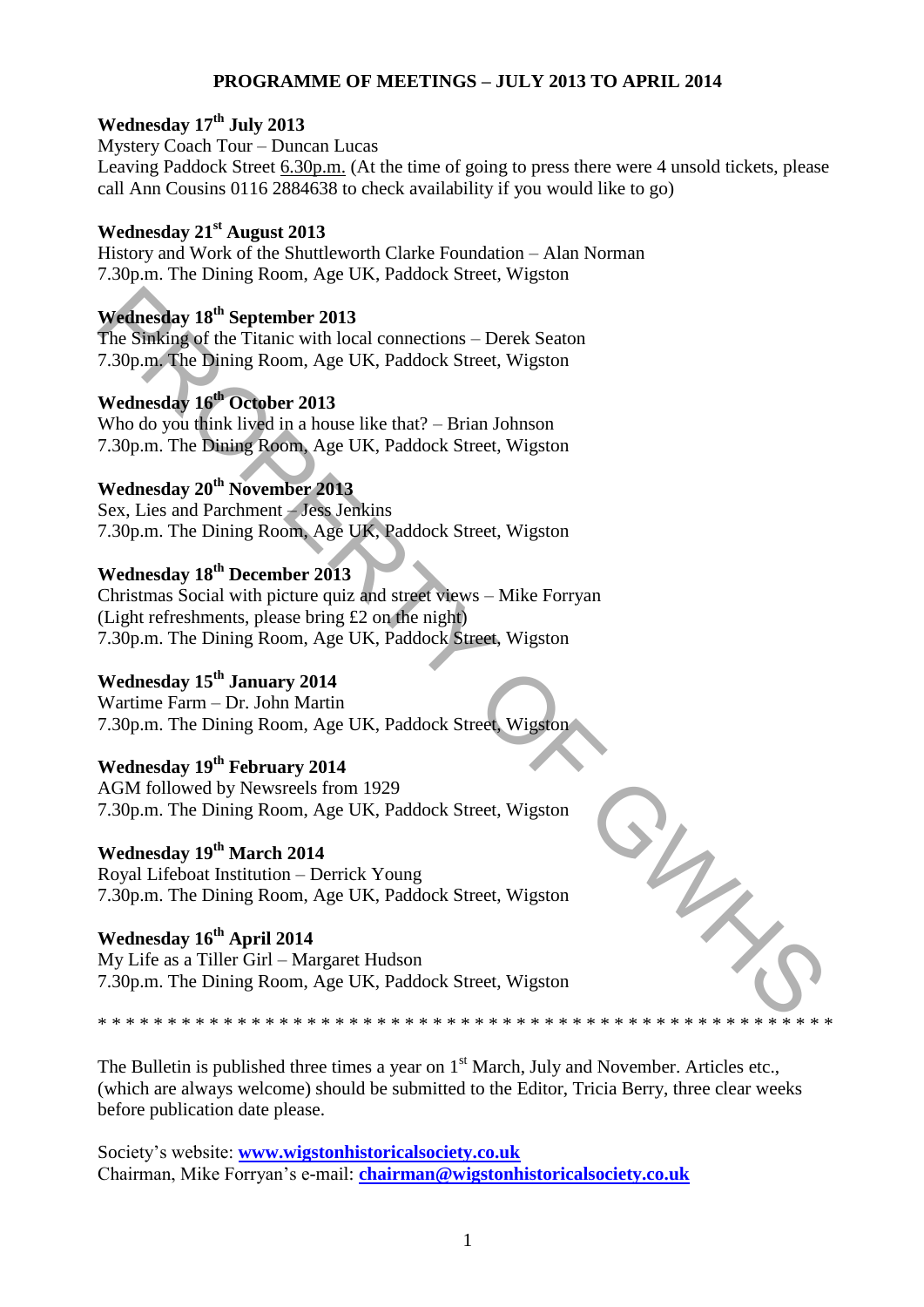#### **BRING AND TELL AT THE AGM 20 FEBRUARY 2013**

It was my intention to speak at the Bring and Tell session after the 2013 AGM but at the very last moment I was unable to attend.

My talk was to be on two selections of items. Firstly, I had selected a number of instruments and books relating to my father's career as a surveyor. He worked for the Leicester firm of Snow and Astill all his working life from 1926 until 1975, apart from six months when he left to work for Alexandra Stone near Ratby. This clearly didn't suit him as he soon returned to S&A. The firm still exists in Leicester as Sturgis Snow and Astill, based in New Walk.

I first knew his office when it was in Oxford Street near the Magazine Gateway, roughly where the new DMU building now stands. Before then it was at 10 Pocklingtons Walk where my Dad first met my Mum who was a secretary working for John Ellis and Sons next door. The offices then moved to the bottom end of Newarke Street when it was two way and used as a bus terminus. Many people used to comment to us that they had seen, my father, Fred at his drawing board while they were sitting on the top deck of a bus waiting at the traffic lights.

I had selected two sets of drawing instruments in sectionalised boxes. These were used along with a drawing board, 'T' square and various plastic set squares and 'S' curves to draw plans onto tracing paper. This was long before computers and CAD software was developed. There are a number of note books containing meticulously drawn 'sketch plans with measurements and notes and drawings done at night school in his early working life in the 1920s. One of the last entries was a 1980 sketch plan of a house that Sue and I bought in Avondale Road, Wigston. I had also selected a framed pencil drawing of Merton Tower, Oxford dated 1932. A similar drawing and another unnamed street scene had hung in my parents' house for as long as I can recall and are still proudly displayed in my house today. I think he did these as part of his night school course. still science in Ericcester as Sturgis Snow and Astill, based in New Walk.<br>
First these Way force when it was in Orford Street near the Magazine Gateway, roughly where the<br>
First theore whis office when it was in Orford St

My second selection was to have been a number of items relating to my days in the  $60<sup>th</sup>$  Leicester, St Peter's Braunstone cubs and scouts. My late sister was 'Baloo' in the cubs and my Dad and brother in law were scout leaders for a time. I had a number of metal badges, a Wolf Cub woggle and a lanyard with a bosun's pipe attached which was worn by patrol leaders in the scouts.

We were a nomadic group (unlike our neighbours, the  $4<sup>th</sup>$  Leicesters who had their own barn on Braunstone Lane), and met at the Old School on the Lane (now a private house), the Old Hall Farm in Braunstone and St Peters and St Boniface Church Halls all now demolished. We had monthly Church Parades, assembling in Balmoral Drive, marching across The Lane and over the field path to St Peter's Church, we dismissed after the service on the Parish Hall car park in Woodshawe Rise.

We had great camps at Kimcote, Johns Lee Wood, Ullesthorpe and further afield in Derbyshire, East Grinstead and near Belvoir Castle, travelling to these in the back of a furniture lorry.

I didn't keep my brimmed scout hat which had to be steamed to get it flat, I wished I had.

I had intended to also show a number plate, GJU 207, of the sort that is fixed onto the front mudguard of a bicycle, in this case my Dad's motorised bike. The motor had a friction drive onto the back tyre, these were called 'Minimotors', there were also 'Cyclemasters' in which the motor was in the hub of the rear wheel, both were popular during the 1950s.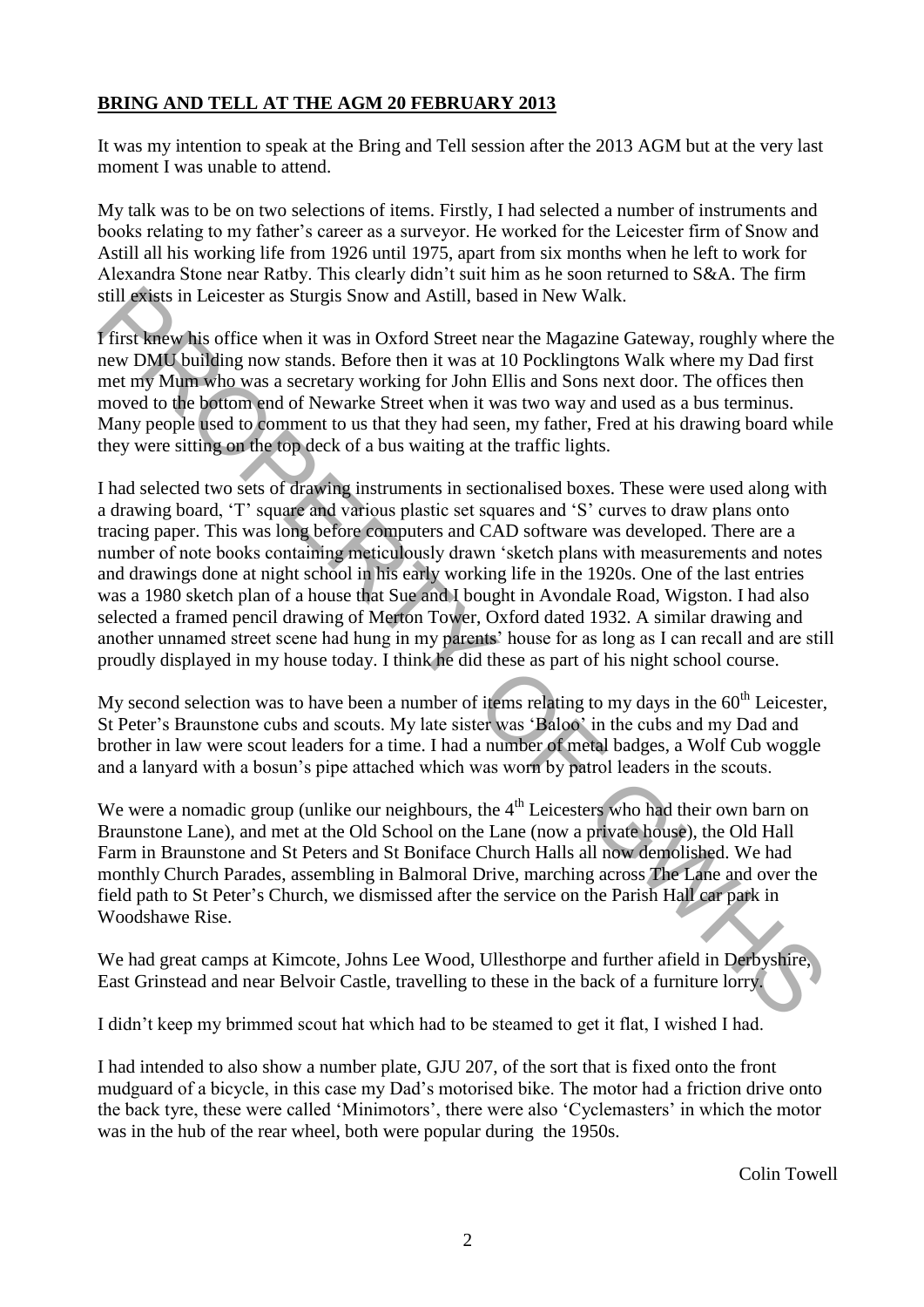#### **MARCH 2013 MEETING**

The March meeting was (for me) the long awaited 'Morrison Story' told by Ernest Miller who is a grandson of A.E. Morrison, one of the owners of the business. My own interest is that my late father in law, Ted Huckerby, worked for Morrisons after his return from the second world war. He retrained there because his war injury prevented him from going back to work as a knitting machine mechanic. My wife was born in Irlam Street near to the factory and she was told that as a two year old she often stood by the factory gate in the evening waiting for her Dad to come out.

Great grandfather, Charles Morrison, was the landlord of the Dover Castle pub in the 1850s and also a policeman, Ernest has a memento of his service in the form of a 'life preserver' or a truncheon. In 1896 Charles lent his son £20 to start a business and he allowed him to use the pub's outbuildings as long as he also helped out in the bar. The business involved the manufacture of bicycles. These early bikes cost between £7.10. 0d and 12 guineas and a 1904 catalogue explained exactly what you got for your money. A copy of a hire agreement (not hire purchase) was shown detailing a down payment of £3.10.0d and then 15/- a month. Great grandfalter. Charles Morrison, was the landlord of the Dover Castle pub in the 1850s and<br>disc apoliceman, Franst has a memento of his service in the form of a 'life preserver' or a<br>funcheson, in 1896 Charles lent hi

Motorised tricycles with a gas engine and an exposed passenger seat at the front were made, these required a running start with the rider jumping on when the engine fired. A motorbike side car was available with a special spring, which they had invented, under the side wheel to cope with the very bumpy roads of the time (does anything change?). A few three wheeler open top cars were produced.

With the introduction of motor cars they made an oil dispenser and sold petrol which was supplied in 40 gallon drums. When the price of petrol reached 1/- (5p) a gallon it was feared that drivers would stop buying it so they stopped making these dispensers.

Morrisons produced electric generators. These were used to power coloured bulbs hung in Dover Street to celebrate the relief of Mafeking, also to charge radio batteries and batteries in individual houses for lighting before mains power was supplied to remote country houses. A 1kw generator cost £145, quite a lot at that time.

When sound systems were starting to be used in cinemas a machine for sound on disc was developed, then followed by sound on film equipment. At one time 15% of UK cinemas had installed Morrisons sound equipment costing £260 cash or £2 a week. Neon signs soon followed as used on the Empire Cinema in Loughborough.

A chance remark on the golf course by a certain Mr. Squires that an electric vehicle would be cheaper than a horse for delivering bread led to these vehicles being developed in 1931. These early vehicles had wire spoked wheels.

After a dispute with his partner Morrison took £2000 out of the business and moved first to Gartree Street near Conduit Street and then to the Grace Road area and then to the Brunswick Works in Garden Street, South Wigston which was a former elastic web factory. Electric vehicles became very popular and Kirby and West bought their first 10 vehicles from Morrisons but then made their own.

In 1931 regulations required both a driver and a mate to drive a lorry so it was agreed that electric vehicles were not classed as a lorry and so were cheaper to operate because only one man was needed. In 1934 chassis' were exported to Australia and left South Wigston by the train load.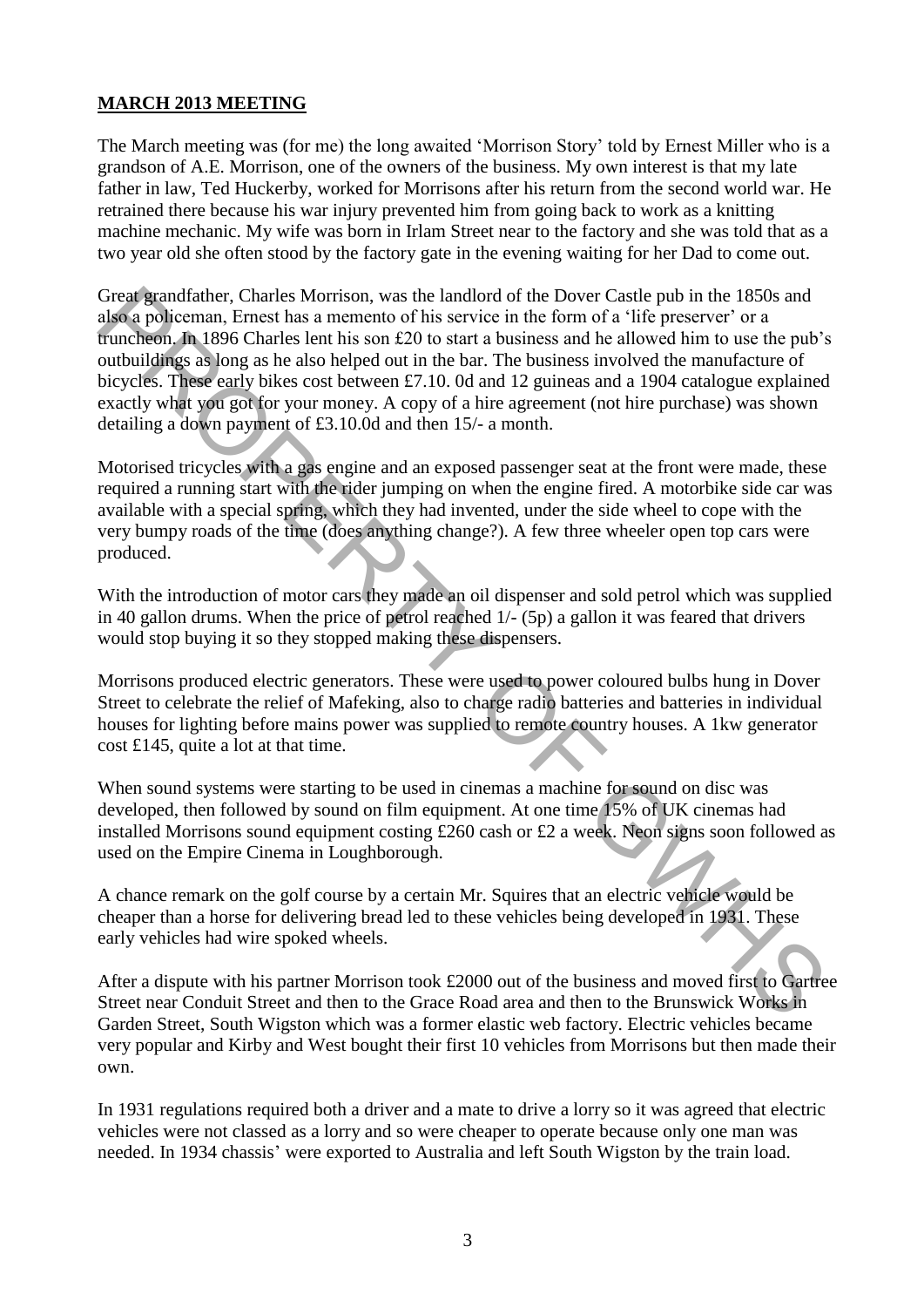In 1938 Morrisons joined with Electricar in Birmingham who made larger electric vehicles for users such as Royal Mail. One reason for the amalgamation was the cost of research which could not be funded by one small business.

The South Wigston works closed in 1968 when production transferred to South Wales where there were many government incentives to encourage relocation. In Wigston there was a shortage of skilled labour and planners would not give permission to expand. But in 1983 production in South Wales also ceased, though a part of the business was bought by Crompton Parkinson.

Ernest gave us a fascinating and well illustrated talk on a firm which we thought was local and made only milk floats, but which was international and even made cinema equipment. It was well peppered with family stories and anecdotes.

Colin Towell

#### **APRIL 2013 MEETING**

Early arrivals to the April meeting would have noticed two things, firstly there was no speaker getting ready and secondly, that the chairs were arranged with two aisles, as if on an aeroplane. All soon became clear when our speaker, Trevor Parr, whose subject was An Apothecary in the 1600s, entered the room with great flair and ceremony in full period dress and much flamboyance, with his chest of potions and instruments which he then proceeded to display on the table.

His first question was, ominously, 'how are you'. He then explained that he covered many areas, a chemist, doctor, dentist, entrepreneur, marriage guidance counsellor, optician, money lender and 'conning people'. His motto was 'kill or cure' but his record was, regretfully, more of the kill and less of the cure.

He explained that he had been born in 1588 in Holland into a family of apothecaries. He had been to university in Holland and been awarded a degree in Greek, Hebrew and Latin. He was then apprenticed for 7 years to his father but there was not room in Holland for him to set up his own business so he came to England, joined the Guild of Apothecaries and purchased an area in which to practise more or less coinciding with what we know today as the East Midlands. Being the time of the civil wars there was plenty of custom but his dress, very fine too, indicated not where his loyalty lay but his status in life. Ernot gave us a fascinating and well illustrated talk on a firm which we thought was local and<br>made only milk floats, but which was international and even made cinema equipment. It was well<br>peoplered with family stories a

The need for the way in which the room was laid out then became apparent, Trevor wanted the evening to be one of audience participation. Each time he spoke about a particular substance or tool he sallied forth down one of the aisles so that people could touch and smell the example. This was brilliant. His cures included:

Molasses: best taken when already on the toilet and very quick acting; mustard: draws poison when applied as a poultice; charcoal: when powdered down it settles the stomach and absorbs poisons; fennel: when dried and put into hot water, swells in the stomach and makes you feel full, no side effects, can't overdose on it and has its own flavour.

Sea salt goes further than mined salt and is used as a healer. The saying 'to rub salt in a wound' came from the fact that it did hurt but it did heal as well. Generally speaking the more something hurt or tasted foul in the healing process the more good it was doing. During the wars there were less men available to mine or refine salt so the price went up. It could take 1000 barrels of salt to cure enough food for one winter in a large country house.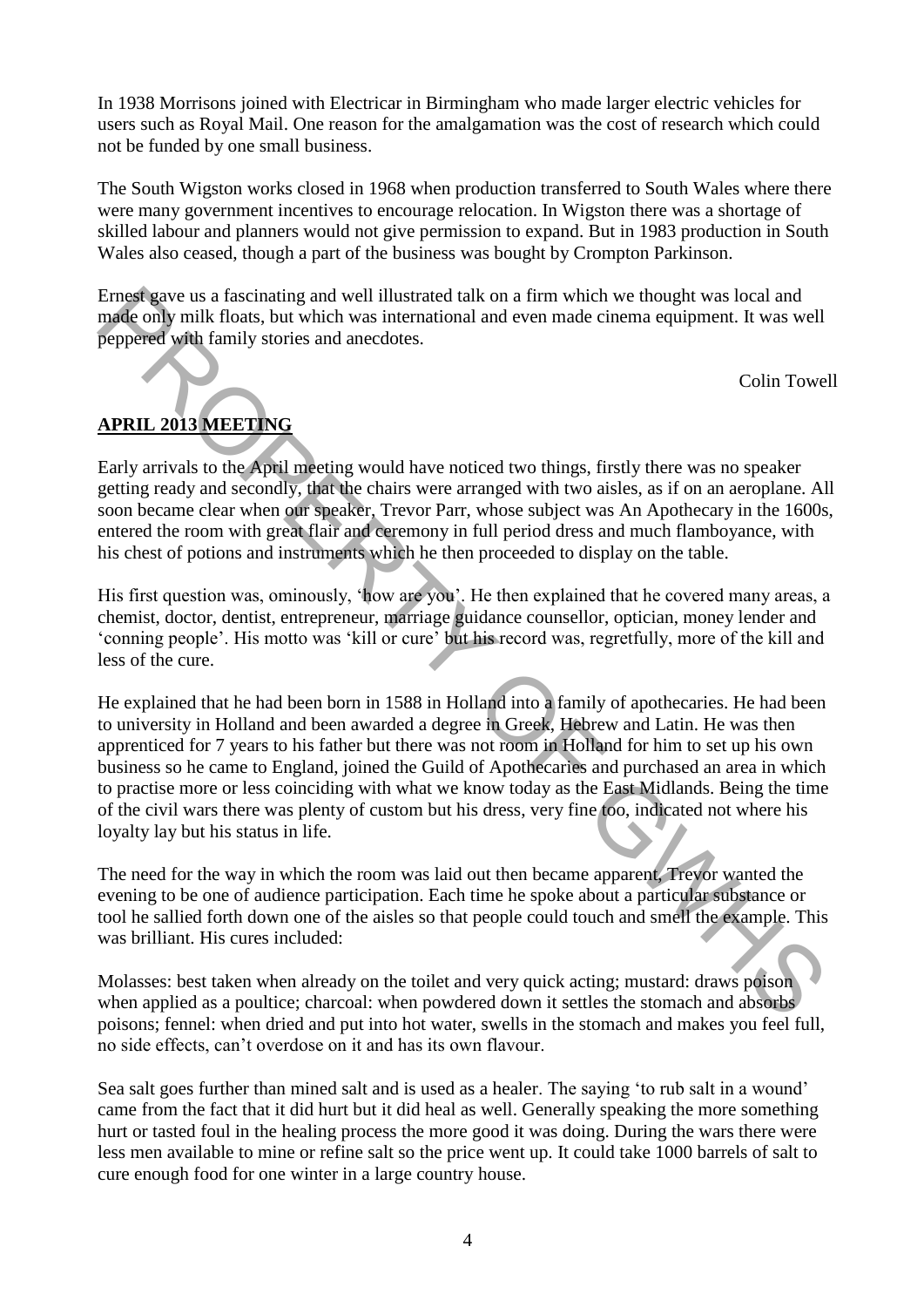Peppercorns (causing sickness to get rid of poisons) and cinnamon sticks were very costly, the latter having no medical purpose but used to show wealth when decorating food. Nutmeg was even more expensive. Juniper was used for making strong beer and whisky, it also wards off evil spirits. Cloves were good for toothache and for sweetening the breath (no toothpaste then). Rosemary was good as a gargle for sore throats. Bay leaves used up to three times a day were good for blood disorders and sage was used for promoting brain cells hence its name. Even egg shells had their uses for pregnant ladies and as calcium in bones.

So by selling these remedies the apothecary was a very rich man and was able to operate as a trader to bring these herbs and spices from far off countries. He could even afford to have his own regiment of a thousand men to look after his safety.

Substances which today are rank poisons (and were then but still used) such as digitalise, for dilating the pupils to make women look more alluring; mercury for curing sexually transmitted diseases; lead, when in a paste for making the skin pale (a beauty treatment) and arsenic in the correct dose as a cure all.

Trevor then explained several tools and instruments for amputations, cauterising (hot flesh smells like pork), bloodletting, leach containers and a bucket for examining urine and faeces. An apothecary would 'do his best' for a patient, but this often meant letting them die and sometimes hastening it. The mortality rate was 80% for 1 to 2 year old children and for women, life expectancy was 21 or their 3<sup>rd</sup> child. Trevor then went on to explain the use of charnel houses for storing the dried bones of the dead so that graves could be reused. Clearly, recycling is not new. He also pointed out that his containers were not labelled, although they were of different colours and shapes, this way people did not steal the contents, and if they did they probably poisoned themselves. trader to bring these herbs and spices from far off countries. He could even afford to have his own regiment of a thousand men to look after his safery.<br>Substangle, which today are rank poisons (and were then but still use

All in all this was a very interesting evening which flew by. We only hope that all those present will return in good health for our next meeting.

Colin Towell



Our Apothecary, Trevor Parr, by Mike Forryan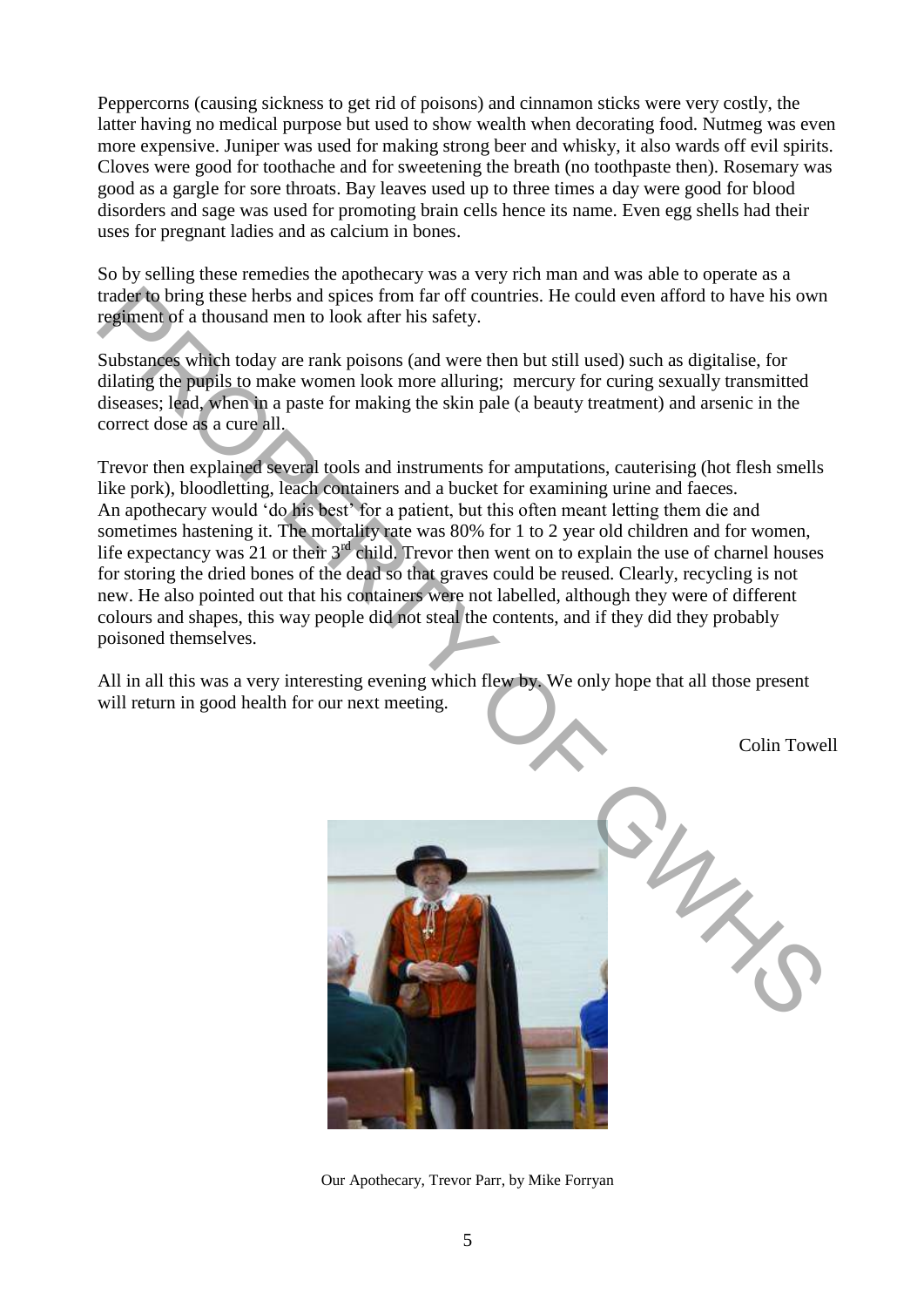#### **FULL DAY OUTING TO SOUTHWELL MINSTER AND THE WORKHOUSE, NOTTINGHAMSHIRE**

The days leading up to  $15<sup>th</sup>$  May were reasonably dry, bright and warm but on waking up on the Wednesday morning it was clear that it had been raining all night and was still raining, oh dear, wet weather gear to the fore in readiness for our first Historical Society full day outing. This was, to some extent, an experiment to see if a full day, rather than just an evening, gave an opportunity for a visit to a place of historical interest further afield. In choosing Southwell there were two places of interest in one location and it was within a ninety minute coach journey.

The rain had stopped by the time the coach, with 38 of us on board, left Paddock Street at 9.15am and we journeyed through Leicester to the A46. Going through the city was interesting for those who usually drive a car as we were able to note buildings and sites that we cannot usually take in when driving. The A46 is now a wonderful dual carriageway all the way to Newark although we turned off to Gunthorpe Bridge over the Trent and then up to Southwell, arriving at 10.30, just time for a coffee in the Minster Refectory and a quick look at nearby shops before we assembled in the Minster for our guided tour for which we split into three groups.

Our guide was a most interesting lady who was able to point out items of interest with her walking stick and to whom we really had to listen hard to the amazing amount of useful information which she regaled us with. The first impression of Southwell Minster is actually gained on the coach when approaching the town as you glimpse between the trees the unusual twin pyramid capped pepperpot towers at the west end and the central main but stumpy tower. Inside the unfamiliar architecture is impressive with the massive pillars supporting rounded Norman arches and the clerestory windows helping the smaller lower round topped windows flood the interior with light. The huge seven light west angel window is comparatively modern compared with the Norman architecture.

However, we first had a history lesson in so far as the Minster, originally so called because the priests went out into the locality to 'minister' to the people, has been, since 1884, officially a Cathedral. A more recent change is that Cathedrals, some of which, including Southwell, had Provosts, now all have Deans as the senior priest, (the recently appointed Dean of Leicester, The Very Reverend David Monteith was installed on  $18<sup>th</sup>$  May). The modern nave chancel furniture complemented the architecture well and the illuminated figure of Christ suspended high up on the east nave wall overlooking the nave chancel was stunning. Evidence of Roman floor tiles have been found in the Minster and are on view as well as evidence of Roman wall paintings recovered nearby. The east end stained glass windows are also stunning having been rescued from a European demolition site in the 19<sup>th</sup> Century. There was not time to visit the chapter house which we were told has some internationally important stone carving. A poignant chapel was dedicated to the men of the Polish Air Force who served with the Royal Air Force in the war and which contained a memorial to those who were killed at Katyn in Poland. for a visit to a place of listorical interest funder. In choosing Southwell there were two places of merest in one location and it was within a ninery minute cach journey.<br>The rain fad shapeed by the time the cach, with 8

There was plenty left to see inside and outside here on a future visit.

After lunch the coach transported us the short distance to the former Workhouse, now in the care of the National Trust. The coach park is about 100 metres in front of the building and as with the Minster, there is a major first impression (quite honestly of doom and despondency). We were quickly equipped with our audio tour and after a short live introduction and a video we worked our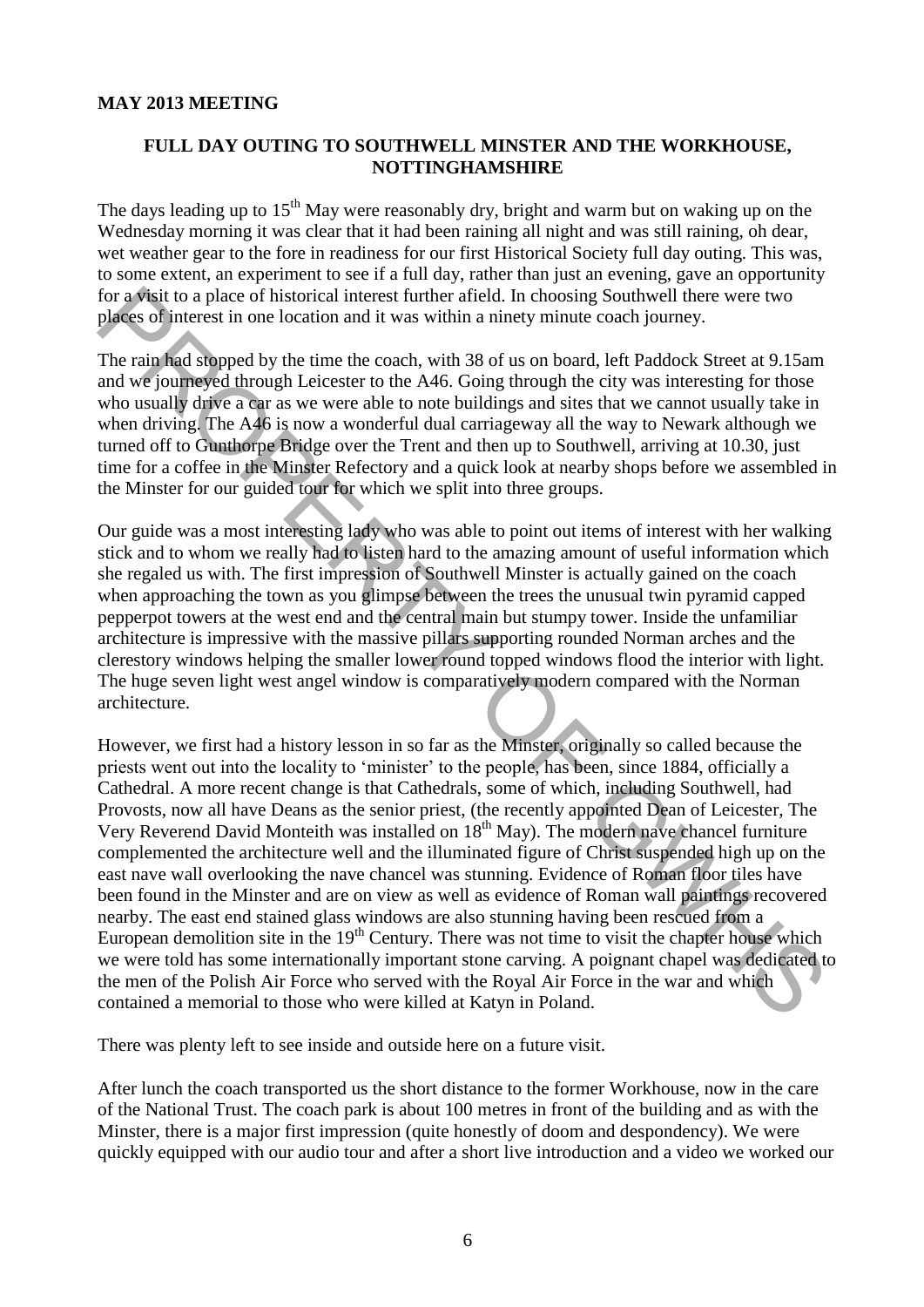way around the House at our own pace. Clearly life was hard and the work that inmates did was often not productive or necessary. But they had a roof over their heads and were given food, if only rather basic gruel and bread. The walls of the small exercise yards, one for each of the groups of able bodied men, women and children, are well pointed and the ground covered with tarmac, but in the days when these were in use they must have been dismal places where the occupants could not see over the wall to the fields and green trees beyond. The top floor rooms had been left just as they were found with patchy paint on the walls and cracked floors and ceilings. It was amazing to go into one room which had been furnished as it was last used, as recently as the 1970s, by the local council to house homeless families. There were iron bedsteads, a basic cooker and cooking equipment but there was a TV and record player.

We returned to the coach after a good cup of tea (and for some, cakes) at 3.45 arriving back in Wigston at 5pm.

Colin Towell

#### **JUNE 2013 MEETING**

On a perfect warm summer evening members travelled to Ashby de la Zouch and assembled at the Museum before being divided into two groups for a guided walk. We learned that Ashby is a market town, formed from a number of hamlets which merged over time. It is in two distinct parts which are plainly visible on old maps, which show the long narrow burgage plots along Market Street contrasting with the earlier Anglo-Saxon, square and rectangular ones, along Wood Street.

The market and Ashby's position at the junction of the main roads linking Nottingham with Birmingham and Leicester with Burton on Trent, resulted in many visitors and travellers. This led to a larger than usual number of hotels and inns, some of which survive today. Many of the buildings in Market Street are timber framed, and their beamed ceilings and quaint interiors can be glimpsed through the shop windows. Most have had Georgian brick facades added. Mill Lane has a former Baptist Chapel, which was later occupied by Methodists, and has housed a printing works for many years. Close by a shop premises which was once a candle makers and still retains the hooks in the ceiling from which the candles were hung.

Ashby Castle was originally a fortified Norman manor house which passed by marriage c.1160 to the La Zouche family. It was enlarged by descendants until the line ended in the  $14<sup>th</sup>$  century when it changed ownership several times, then reverted to the Crown before being granted in 1464 by Edward IV to William, Lord Hastings. He extended the building into a castle which included crenellated walls and the massive keep known as the Hastings Tower. He was beheaded by Richard III in 1483 but the lands and title remained with the family, who added to the castle, including landscaped parks and gardens. It became a Royalist stronghold during the Civil War and was slighted by Cromwell so the family moved to nearby Donington Hall. The castle became a famous, much visited, ruin after the publication of Sir Walter Scott's novel 'Ivanhoe' in 1819. Today it is managed by English Heritage. equipment but there was a TV and record player.<br>We returned to the coach after a good cup of tea (and for some, cakes) at 3.45 arriving back in<br>Wigston at Spm.<br>Colin Towel<br>COME 2013 MEETING<br>COME 2013 MEETING<br>COME 2013 MEET

St. Helen's Church is the original late  $15<sup>th</sup>$  century parish church but was heavily restored c.1880. It contains significant memorials to members of the Hastings family, including the  $9<sup>th</sup>$  Earl of Huntingdon and his Countess Lady Selina who is remembered for founding a branch of the Methodist Church. There is also some significant stained glass and the only surviving finger pillory, three hundred years old, and believed to have been used as punishment for absence from or misbehaviour in church.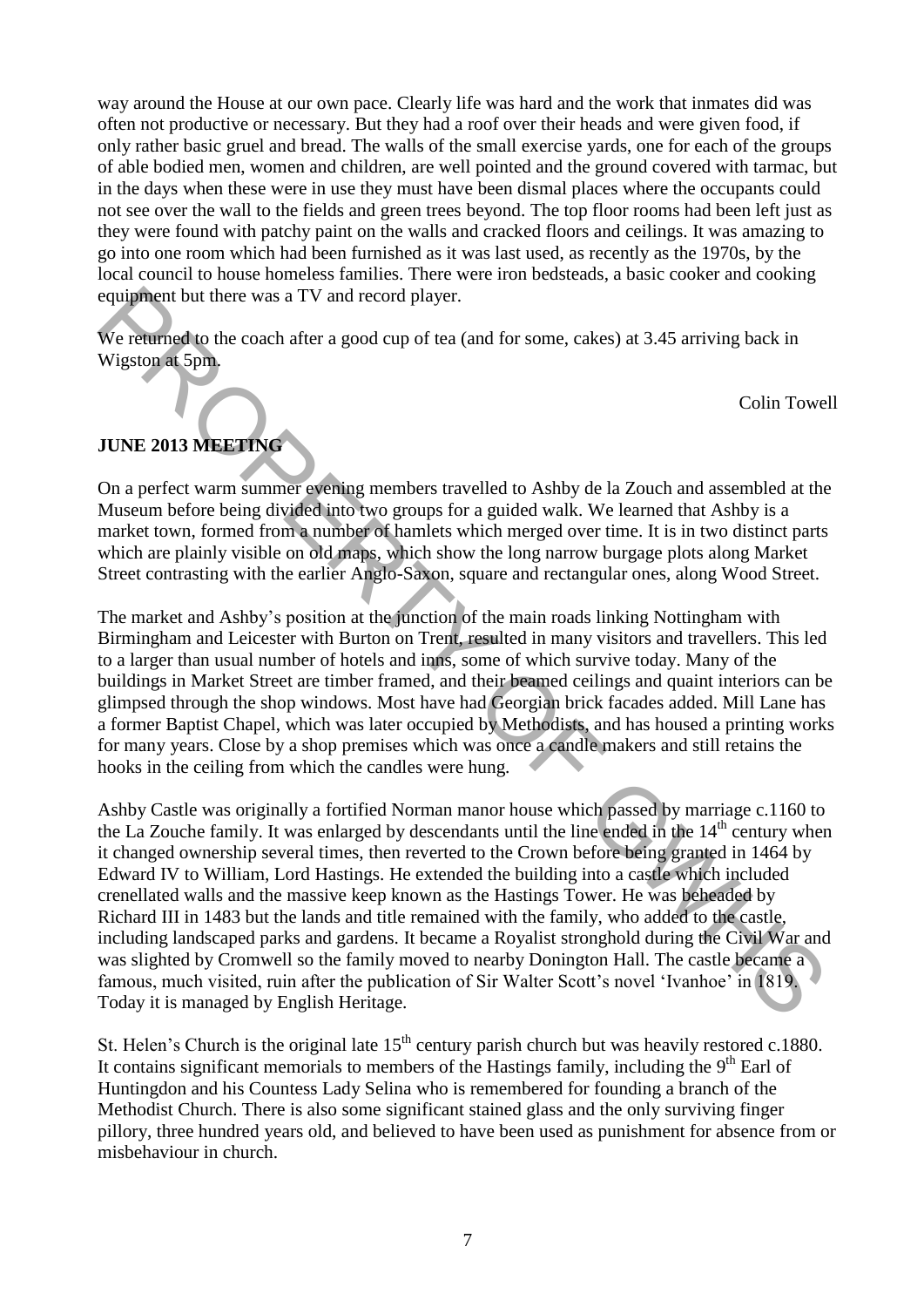Mineral Springs were discovered at nearby Moira c.1812 while digging for coal, and baths were established. This small scale venture was popular but the location near a coal mine and with limited accommodation made expansion unlikely. It was decided instead, at huge cost, to transport the water to an underground reservoir in Ashby and build a baths complex in its own grounds, with swimming pool etc. there instead. The project was completed in 1822 and named 'The Ivanhoe Baths'. A few years later the Royal Hotel was built nearby. Large houses were also built in the town in anticipation of the arrival of wealthy guests.

The project enjoyed modest success but never really reached its potential. The coming of the railway brought more visitors for a time, but conversely made travel to the coast easier as sea water bathing became more fashionable. The Baths were closed in 1870s, reopened for a time, used for other purposes, then became derelict and had to be demolished in 1962.

We returned for a really enjoyable buffet supper and a look around the Museum. Mike Forryan thanked our hosts for a most informative and well planned tour and delicious food before we headed back to Wigston.

Tricia Berry

### **PHOTOGRAPHS OF VISITS**

\* \* \* \* \* \* \* \* \* \* \* \* \* \* \* \* \* \* \* \* \* \* \* \* \* \* \* \* \* \* \* \* \* \* \* \* \* \* \* \* \* \* \* \* \* \* \* \* \* \* \* \* \*

Mike Forryan has added photographs of the May and June visits to our website which are available for members to view.

**\_ \_ \_ \_ \_ \_ \_**

### **GWHS LEAFLET**

With this Bulletin we are delivering/enclosing a copy of a Society leaflet which the Committee have produced. It gives an overview of what we do, and will hopefully be of interest to members and help promote the Society and attract new members. If you know anyone who might be interested do pass it on, more copies can be obtained from the Chairman, Mike Forryan (07711 083227) or Secretary, Ann Cousins (0116 2884638). maligns brought more visitors for a time, but conversely made travel to the coast casine<br>and the pharma pharmamental many terms of the state of the state of the state of the state of the state of the state of the state of

#### **AUDIO RECORDING EQUIPMENT**

**\_ \_ \_ \_ \_ \_ \_** 

I am pleased to report that the Society is now actively recording people's memories of Wigston and the surrounding districts. We started in May with a visit to Holmes Court Care Home in South Wigston at the invitation of Fiona Smith – Community Links Development Worker.

Colin Towell and I met and recorded three people in a trial run which turned out to be a great success. Not only were the recordings excellent and the memories relevant but we were giving individuals a great and memorable experience.

We interviewed Barbara Peck, Barry Wetherill (with his wife Betty) and Neil Sivell. If anyone would like to participate in the programme of recordings please contact a member of the committee.

Mike Forryan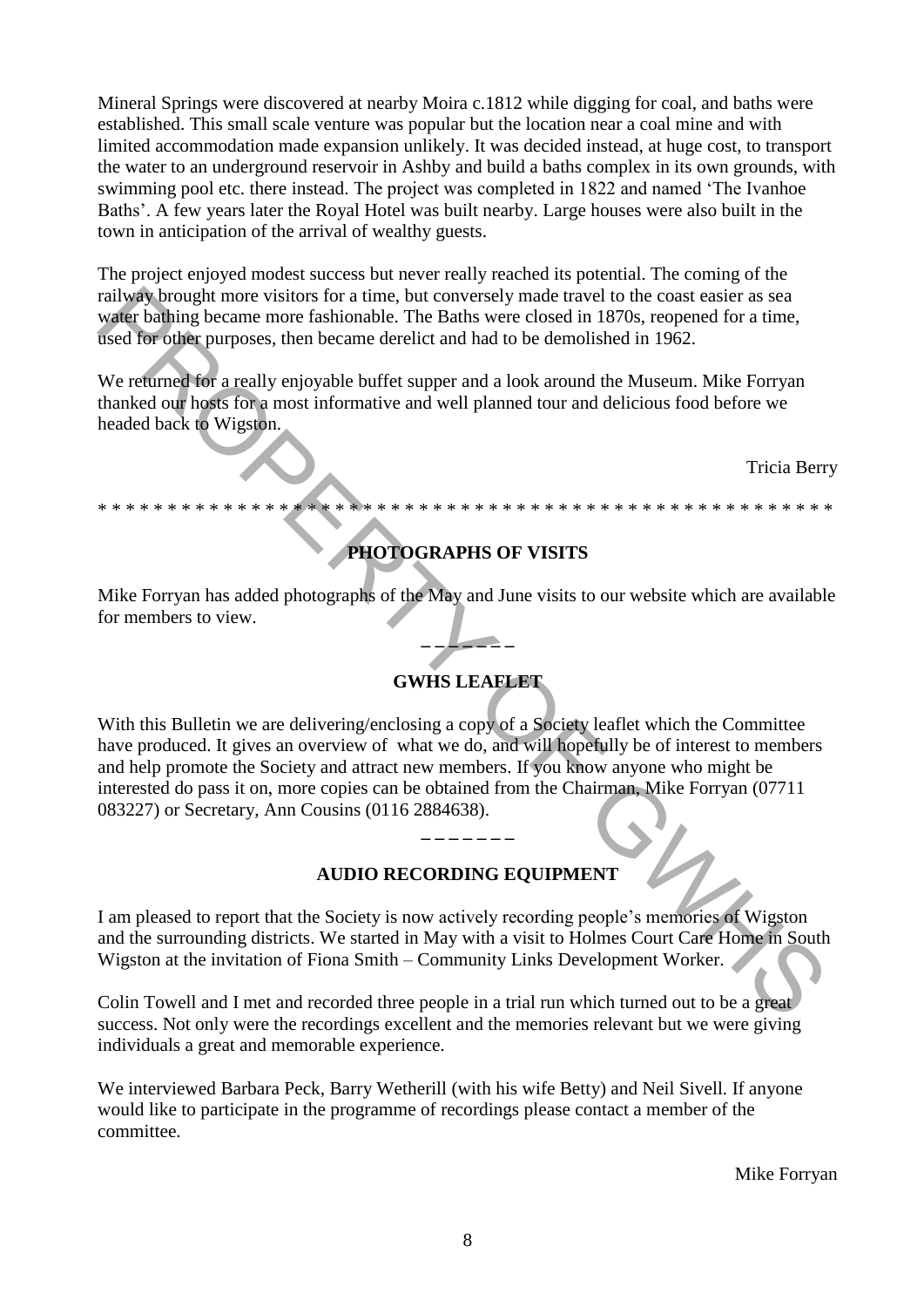### **Updated Historical Society Web Site**

The web site for the Society has been updated. We have now added selected documents and photographs from our archive to enable members to see the material.

To comply with Copyright laws we have created a "Members Section" that is only accessible to paid up members of the Society by password.

The new Members Section contains:

- 
- Selected Documents from our List of Oral History Recordings Archive Photographs
- 
- Society Library Events Videos/Films People Data Files

• Bulletins Wigston Time Lines • Transactions J R Colver Drawings Books Kilby Bridge Oral Recordings South Wigston Presentations Wigston Magna

Please note that this is not the entire archive as we do not have the space on the server to accommodate everything.

Anybody can access the general site for information about who we are, when we meet and the programme but the "Members Section" is password protected.

www.wigstonhistoricalsociety.co.uk

To have access to the "Members Section" you will need to send our Chairman an e-mail at chairman@wigstonhistoricalsociety.co.uk and ask for access.

You will then be added to the user list and then receive an e-mail from the "Serif" secure server giving you your password. Your Username is your e-mail address. Please read the e-mail carefully and then click on the link provided to confirm that you have received the e-mail and to activate the password. As soon as you have done this, you will be able to access the "Members Section" by entering your e-mail address and password. To somply with Copyright laws we have created a "Members Section" that is only accessible to<br>
The new Members of the Society by password.<br>
The new Members Section contains:<br>  $\bullet$  Bullettiss<br>  $\bullet$  Selected Dogunal Storm ou

We hope you enjoy the additional feature and information available to members.

Mike Forryan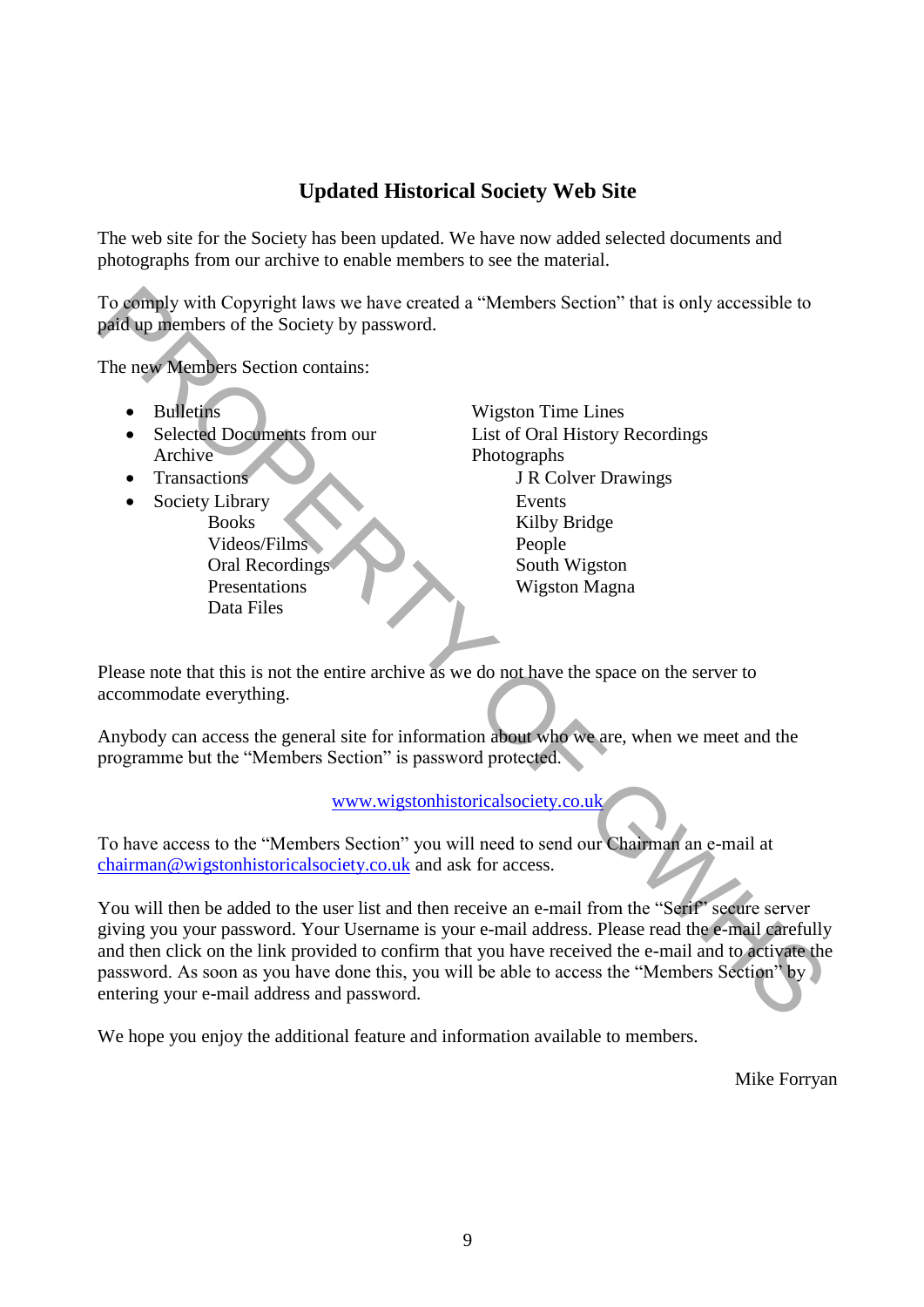#### **FAMILY HISTORY SHOULD CARRY A GOVERNMENT HEALTH WARNING !!**

As some of you reading this may know, family history can be addictive, a fact I can definitely confirm, as for the last two and a half years I have been obsessed with research into the family of Orson Wright, the builder of South Wigston, putting research into my own family on the back burner. When I set out on this incredible journey in early 2011, I thought this was going to simply be a story of a local family – how wrong I was!

The Wigston Civic Society asked me to put together a talk for their 2011 AGM about local family history, and to base it on the family of the well known builder Orson Wright. Orson is mentioned in some of the local history books about South Wigston, but he had never been researched in depth. This "local" research has taken me to South Wigston, Wigston Magna, Leicester and many surrounding areas, Stamford, Derbyshire, Suffolk, Sussex, Jersey in the Channel Islands, Australia and Salt Lake City in Utah, USA.

This amazing story starts with Orson Wright leaving school at the age of 8 and ending up with his death and burial in April 1913 when at the time he was worth, in today's values, £8 million. His business interests in building of houses and hotels, boot and shoe manufacture, hosiery, hat and cap manufacture, brick yards, a wood yard, elastic web manufacture, his involvement in Leicester County Cricket and the Leicester Fosse Football Club, and even to the building of a reservoir in Derbyshire, demonstrate the true spirit of this Victorian entrepreneur, described in a 1924 newspaper article as "a man of many enterprises". The Westfor Civic Society asked me to put together a tlik for their 2011 AGM about tocal family<br>Thistopy, and to hase it on the family of the well known huider Orson Wright. Orson is mentioned<br>In some of the local history

Along the way I have discovered many interesting family members of Orson, including a Great War soldier who became an officer and was awarded the Military Cross for his bravery at the age of only 19, and an uncle who uprooted his family including 7 children and travelled to Salt Lake City in Utah, USA, to become Mormons, who has direct descendants still there to this day.

The research has been compiled using local archives at the County Record Office in Wigston, by contacting several living descendants around the country, and also from an extremely useful resource the National Newspaper archive available on the Internet.

There is so much I have found out about this amazing man that I have now put it all into print in a book called "Champion Of The People" which was published on the 100<sup>th</sup> anniversary of his death on  $10^{th}$  April 2013.

I hope that this story may inspire you into researching your own family history – you never know what you may find!

#### **Peter Cousins, Chairman, Leicestershire & Rutland Family History Society.**

Details of the book about Orson Wright can be seen at:

[www.pcgenealogyservices.co.uk/orsonwright](http://www.pcgenealogyservices.co.uk/orsonwright)

or telephone 0116 2929234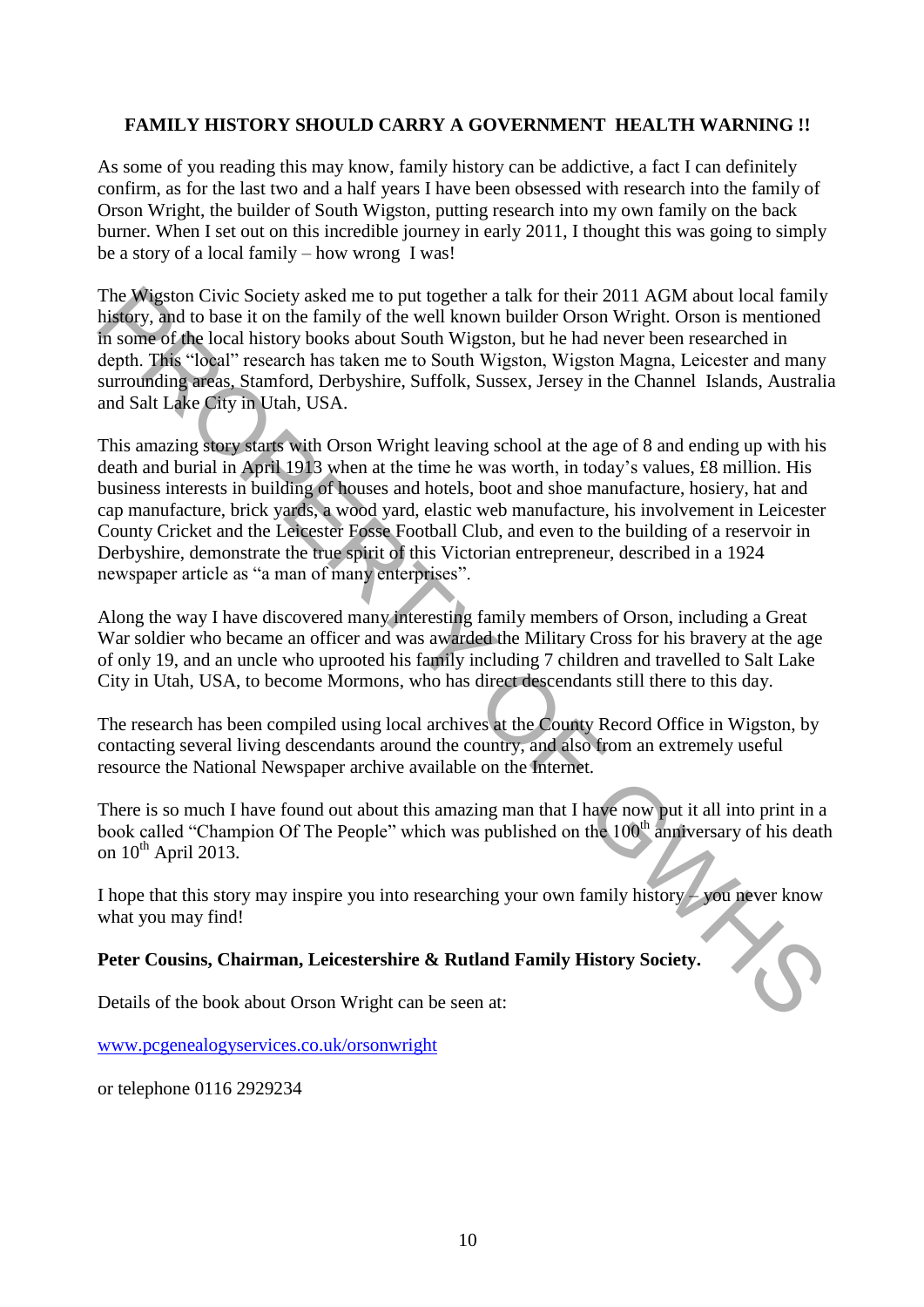#### **TYLER BROTHERS – BOOT & SHOE MANUFACTURERS & RETAILERS**

Leicester and county was once an important centre for footwear manufacture, second only to the hosiery trade. Sadly, like the latter, these once great companies have disappeared over the years with just a few of the well known names surviving in the retail sector. The Tyler brothers who once owned several factories and numerous shops up and down the country seem to have faded from the scene completely. Having discovered that the family had some local connections this research takes a look at who they were and what they did.

The Tyler Brothers' parents were Henry Tyler and his wife Mary nee Peters who were both born in Potton, Bedfordshire c.1799/1802. Henry was a shoemaker, and all of their large family of 10 children were also born in this little town before the family moved c.1848/50 to Wolverhampton. In the 1851 census Henry is by then 49 years old and described as a cordwainer employing 10 men. It seems likely that this move to a much larger, more densely populated and central area was to give himself the scope to expand his business and improve the prospects for his seven sons, who were all to follow their father into the footwear trade.

The eldest son John Tyler c.1826-1914 moved to Bassingbourn, Cambridgeshire before his parents and younger siblings had left Potton. Further moves were made to Duddeston in Warwicks, Willenhall, Birmingham and Stafford. By 1886 he had a company John Tyler & Sons, boot and shoe factors, at 26 Charles Street, Leicester and lived at Wigston Fields. He later moved to Meadow House, Uppingham Road, Leicester. He and his first wife Deborah had 10 children. William Tyler c.1829-1909 moved to Northampton, Wolverhampton, Tunstall and Festiniogg before a final move to Portmadoc. He and his wife Jemima had 5 children. Ezra Tyler c.1833-1881 remained in Wolverhampton. He and his wife Caroline had 5 children. Thomas Tyler c.1836-1922 started in the shoe trade but emigrated in 1863 to Nebraska, USA and became a stock raiser. He and his wife Amelia had 3 children. The Tyler Brothers' parents were Henry Tyler and his wife Mary ne Peters who were both born in<br>Figure Brothers' parameters was a shoemaker, and all of their targe for where both born<br>children work also hom in this little

The remaining three sons Alfred c.1831-1906, Josiah 1838-1916 and Henry Peters Tyler 1841-1904 are the main focus of this research because as Tyler Brothers they lived and managed their huge business interests in and around Leicester for most of their lives. All three arrived c.1867/68, Alfred having previously lived in Northampton and then Wolverhampton, moved over to Leicester. Josiah having lived in Wednesbury moved to Wigston Fields and Henry Peters, (perhaps the most dynamic brother) who, in 1862, when aged only 21, had founded a shoe manufacturing business in Middlesborough, also moved to Wigston Fields. Sons were born to both Josiah and Henry Peters in 1868 during their time living there, but unfortunately birth records give no exact address, stating only that they were born "in the fields, Wigston". Long before the area was developed and came to be known officially as Wigston Fields.

The first mention in directories of Tyler Brothers in Leicester is in Harrod's 1870, when the company described as boot & shoe manufacturers was trading in Sarah Street, Friar's Causeway. There were no Tylers listed as residents in Wigston by this time. The P.O. Directory of 1876 indicates the business had moved to 14 Belvoir Street and that the Middlesborough branch was still retained. Alfred by then lived at 29 Castle Street, Josiah at Dane Hill Villas, Fosse Road and Henry Peters at 29 New Walk.

In February 1876 Tyler Brothers purchased The Grange estate at Wigston Fields, which comprised the house, gardens, outbuildings, orchards and agricultural land, in all 94½ acres. It was being sold by the Burgess family who had moved to Leicester following the death of Thomas Burgess in 1874. Albert Edward Tyler, not a close relative but surely some connection, lived in the house from about 1877-1886. He worked in administration, and so Alfred Tyler, according to the 1881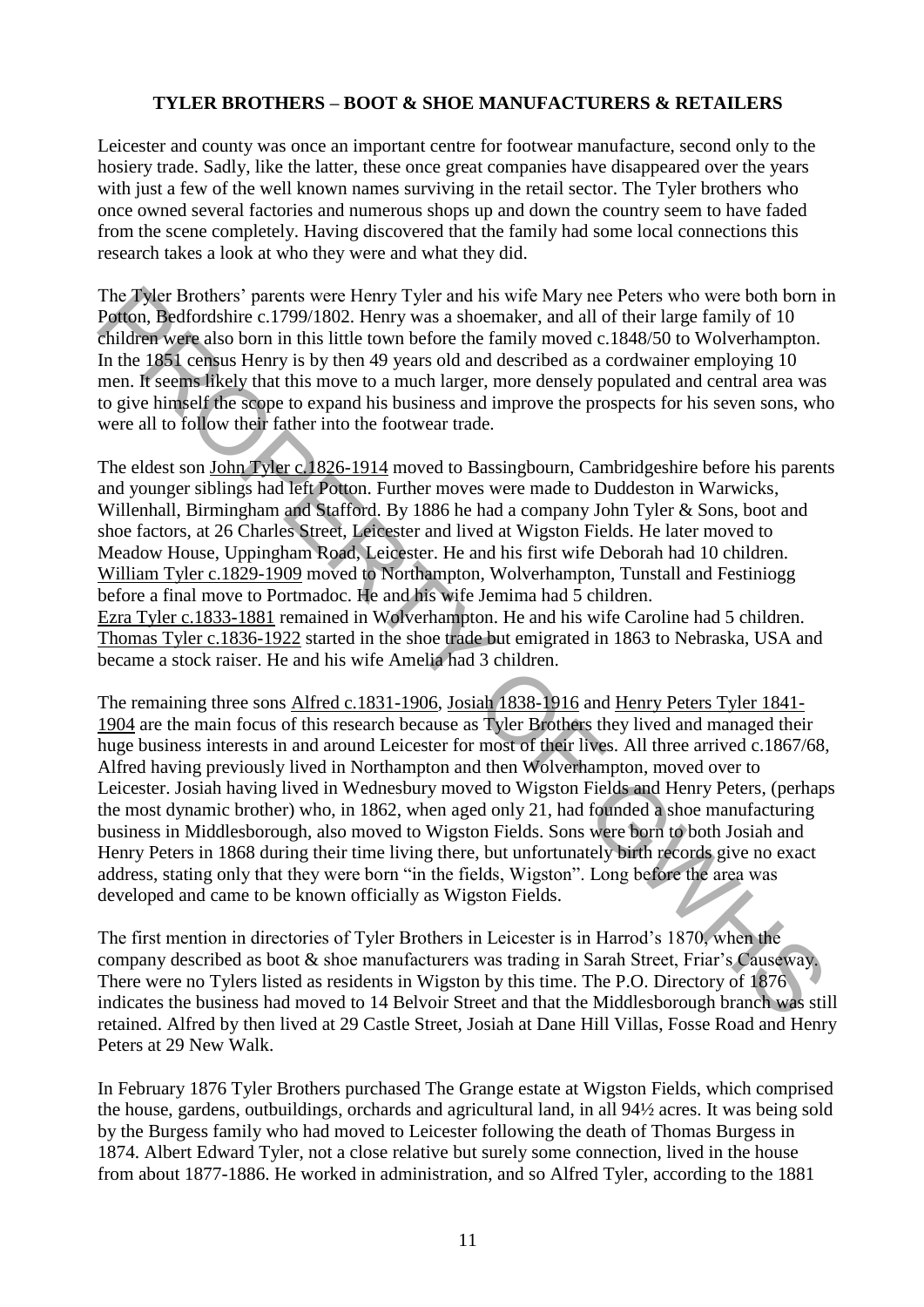census, oversaw the farm and employed 10 men and 2 boys to do the work. At the Wigston Floral & Horticultural Society's annual show held in August 1881 in Dr. Hulme's paddock (Dr. Hulme lived at the Manor House in Long Street), Tyler Brothers exhibited a nice collection of hot house fruits. Also a very fine collection of vegetables was shown by the Wigston Sanitary Committee which had been grown on the Sewage Farm!!

By 1891 Albert Edward Tyler had moved to Devon where he worked as Secretary of a Gas Company. The house was then at various times let to tenants or occupied by a farm manager or left empty. The property remained in the ownership of the Tyler family until January 1922 when the house, garden, two orchards and two small fields were sold to local hosiery manufacturer, Albert Edward Hill. The farmland was disposed of separately at an unknown time.

In due time with each of the three Tyler Brothers having sons entering the business, changes were made. The Leicester Chronicle & Leics. Mercury of 6/2/1886 carried the following announcement:

*"the partnership heretofore subsisting between us the undersigned Alfred Tyler, Josiah Tyler and Henry Peters Tyler carrying on business as Shoe & Leather Factors & Merchants at Belvoir Street, Leicester & in the County of Leicester & elsewhere under the firm or style of "Tyler Brothers" has this day been dissolved by mutual consent…..each of us will in future carry on business at Leicester aforesaid & elsewhere on our own several & separate accounts as follows: Alfred Tyler at Albion Street, Leicester under the style of Alfred Tyler & Sons, Josiah Tyler at Redcross Street, Leicester under the style of Josiah Tyler & Henry Peters Tyler at Belvoir Street, Leicester under the style of H.P. Tyler".* house, garden, two orchards and we o small fields were sold to local hostery manufacturer, Albert Baking and the street and the street and the street and the street and the street and the street and the street of the meth

The separate companies continued to go from strength to strength. Manufacturing of the boots and shoes was concentrated in Leicester and used to supply a huge number of retail shops throughout the United Kingdom. Regular advertisements for the shops featured in local newspapers, and they appear to have been ahead of their time by running competitions to encourage trade, and displaying footwear on the pavement, thus occasionally having to prosecute people when items were stolen.

Alfred Tyler and his wife Eliza had two children, sons Arthur and Albert. Both went into the business which by 1888 had moved to 18½ Halford Street, before finally having moved again by 1899 to Queen's Building, 41 Rutland Street. In 1900 he retired and the partnership was dissolved by mutual consent, with Arthur and Albert continuing the business alone. In 1906 Alfred Tyler died, by this time he lived at 94 London Road, Arthur lived at Buckhurst, London Road, and Albert at The Lodge, Queniborough. In 1923 the business was incorporated as a limited company. On 24/5/1929 the Western Daily Press, Bristol reported that:

*"Alfred Tyler & Sons Ltd, one of the oldest of the Leicester multiple shoe houses…with a chain of nearly 50 branches was acquired by Lennards Ltd., of Bristol, who will shortly take complete control, the present directors all intending to retire. Some of the Alfred Tyler stores in the big northern towns are exceptionally fine and there will be no competition between the two businesses as geographically the interests of the Leicester house extend northwards of Lennards present field of operations…the deal will secure for Lennards a chain of retail establishments running virtually from Berwick-on-Tweed to Lands End."*

Josiah Tyler and his wife Martha Emery had thirteen children. His business had moved by 1892 to 36 Belvoir Street, before subsequently moving again by 1895 to Albion Street. He lived at Granby House, 158 London Road. By 1900 the business had been incorporated as a limited company.